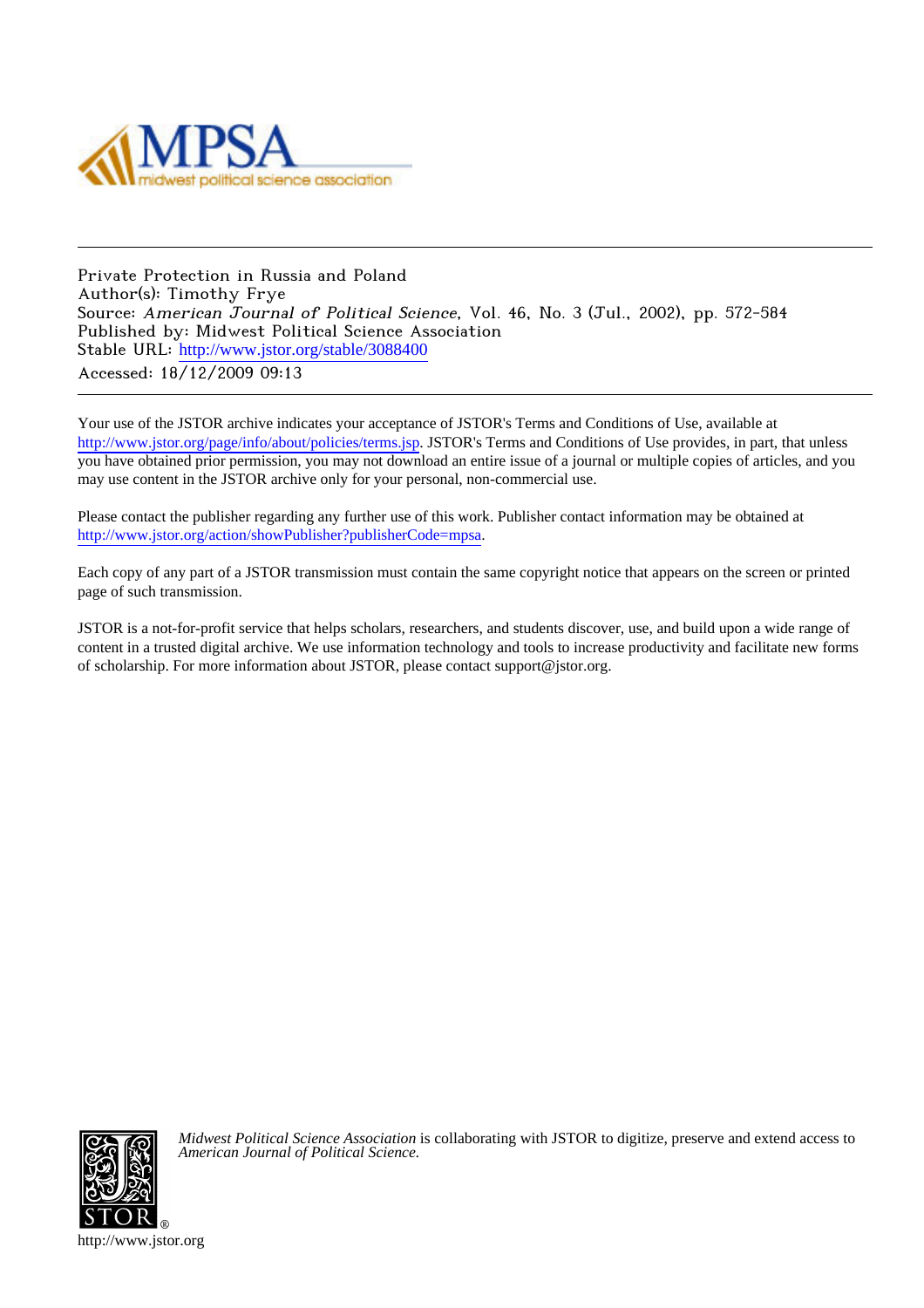# **Private Protection in Russia and Poland**

# **Timothy Frye The Ohio State University**

**This essay examines the role, sources, and effects of private protection using an original survey of 240 small businesses in Russia and Poland. Results from the survey support three findings. First, most managers said that private protection organizations offered a service other than protection against rival protection organizations. Second, private protection thrives where shops are inspected frequently by many agencies, indicating that disorganized regulation increases informal activity and promotes private protection. In addition, businesses that renovate their shops are more likely to have contact with a private protection organization, indicating that PPOs prey on shops that reveal that their wealth. Thus, demand from businesses and the incentives facing PPOs determine the scope of PPO activity. Third, on balance, managers viewed PPOs as doing more harm than good for their business.** 

**1** he emergence of private protection organizations-often known as rackets-is one of the more surprising outcomes in the post-com munist world.<sup>1</sup> In the Soviet era the state was an effective instru**ment for maintaining order, but by the mid-1990s some states in some regions and some economic sectors had lost their defining feature-"a claim to monopoly on the legitimate use of physical force in the enforcement of their order" (Weber 1964, 154). Private protection organizations (PPOs) that threaten violence without approval from the state raise important questions for state/society relations. What are the causes of private protection? Does predation by PPOs or demand from business promote private protection? Do PPOs substitute for state services? Do businesses see private protection or governmental corruption as a greater problem for their business?2** 

**To begin to answer these questions, I surveyed 240 small businesses in Russia and Poland in 1998 and present three findings. First, a majority of managers stated that PPOs provided a service other than protection against rival PPOs, such as enforcing contracts, providing capital, or attracting clients. Nonetheless, PPOs in this study seem to offer fewer services than their counterparts in other countries.** 

**Second, shops inspected by many state agencies are likely to have contact with PPOs, which suggests that disorganized regulation increases informal economic activity and generates demand for private protection (Shleifer and Vishny 1993). In addition, businesses that renovate their** 

**1I use the term private protection organization (PPO) rather than rackets. The latter prejudges the activities of PPOs by implying that these organizations merely extort money from their subjects. PPOs also differ from private security firms that use coercion only within bounds established by the state.** 

**2Until very recently, empirical studies of private protection have been rare. For Italy, see Gambetta (1993) and Stille (1995); Japan, Milhaupt and West (2000); the US, Reuter (1983); Russia, Varese (1994; 2001) and Volkov (1999). For firm surveys in Russia that include a question on private protection, see Hendley, Murrell, and Ryterman (2000 and 2001); Frye and Shleifer (1997); Frye and Zhuravskaya (2000); Johnson, Kaufmann, McMillan, and Woodruff (2000); Hellman, Jones, and Kaufmann (2000).** 

**American Journal of Political Science, Vol. 46, No. 3, July 2002, Pp. 572-584** 

**?2002 by the Midwest Political Science Association ISSN 0092-5853** 

**Timothy Frye is Assistant Professor of Political Science, The Ohio State University, 2140 Derby Hall, 154 North Oval Mall, Columbus, OH 43210 (Frye.51@osu.edu).** 

**I thank David Bearce, Greg Caldeira, Kathryn Hendley, Simon Johnson, Marcus Kurtz, John Londregan, Will Pyle, Kira Sanbonmatsu, Andrei Shleifer, Andrei Yakovlev, Leonard Wantchekon, Katarzyna Wilk, Ekatherina Zhuravskaya, four anonymous reviewers, and seminar participants at Middlebury College, the University of Wisconsin, and Yale University for insightful comments. I also thank the Mershon Center of The Ohio State University and the Olin Foundation for financial support.**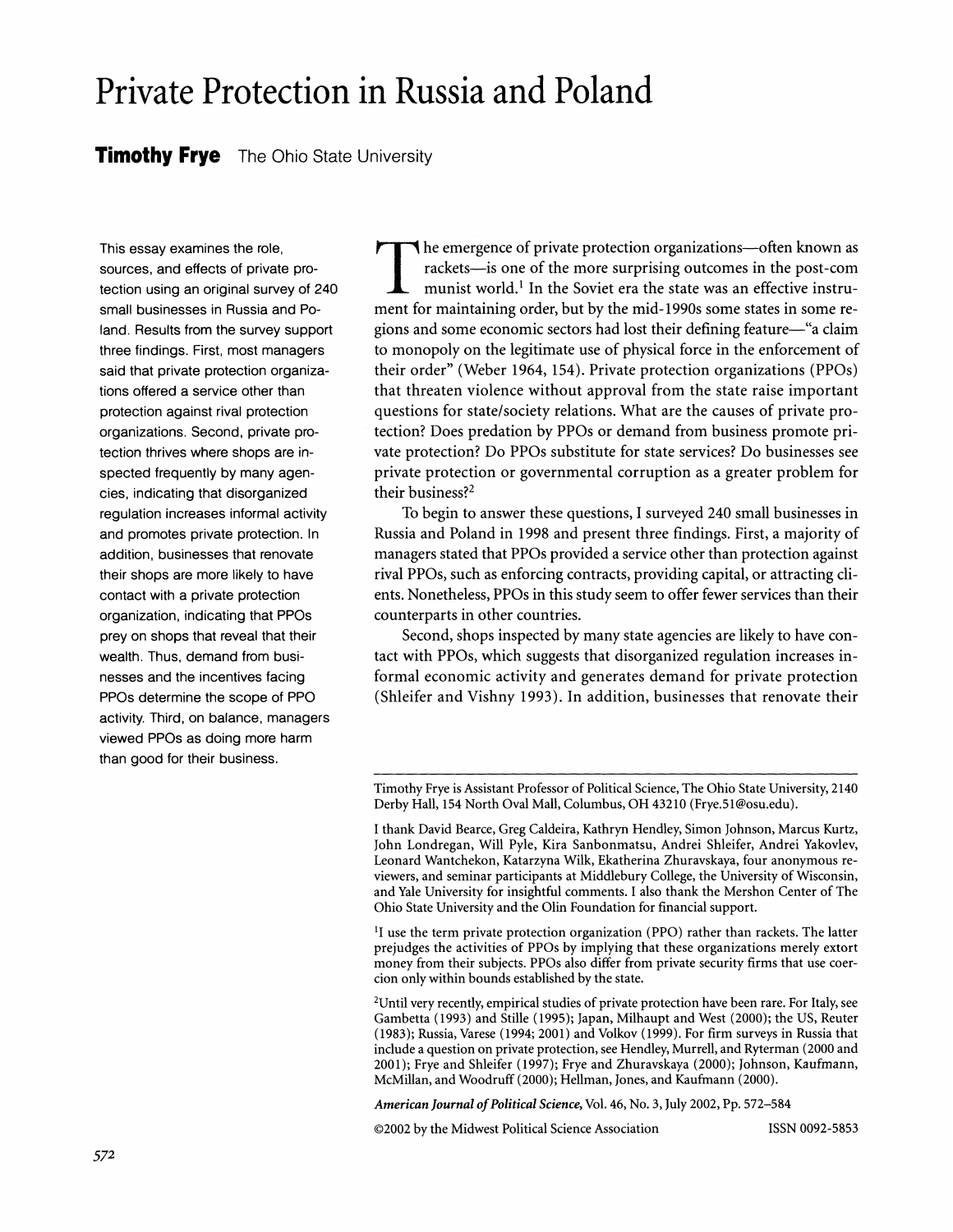**shops are likely to have contact with a PPO, which indicates that PPOs prey on businesses that reveal that they have money to take.** 

**Third, managers viewed PPOs as doing more harm than good for their business. Businesses in contact with a PPO reported that private protection was a bigger problem for their businesses than did shops not in contact with a PPO. But, managers considered state corruption a bigger problem for their business than private protection. Private protection is an obstacle, but it is not the most important one facing small businesses.** 

**These findings are important because small businesses-the most frequent users of PPOs-have been central to economic performance in the post-communist world (Ryadayev 1998, 178). The European Bank for Reconstruction and Development recently noted that "privately owned new start-ups have fueled the job-creation process" (EBRD 1999, 146). Similarly, Jackson, Klich, and Poznanska (1996) and Warner (1995, 1999) link the creation of new private businesses to votes for reform-oriented parties in parliamentary elections in Poland and Russia. Clarifying relationships among the state, PPOs, and small businesses should be high on the agenda for observers of the post-communist world. Doing so may also shed light on the role of private protection in other countries as well.3** 

# **Private Protection Organizations**

**Perhaps the best definition of a PPO comes from Gambetta (1993, 3), who notes that the Mafia in Italy is "a specific enterprise, an industry, which produces, promotes, and sells protection" and private protection organizations are firms within this industry. A PPO may engage in a range of activities, but the sale of protection is a common thread. PPOs sell protection from rival protectors and other businesses on a private basis to individual customers with the goal of making a profit from the transaction. To maximize revenue, PPOs seek exclusive relationships with clients because rival PPOs who also receive payment from their clients will only reduce their profits.4 Moreover, where PPOs fail to coordinate their activities and each can make independent claims** 

**4Private protection may exhibit externalities that allow nonpaying firms to free-ride on the payment of other firms. As would-be monopolists, PPOs try to minimize these instances. See Buchanan** 

**for payment from the same firm, they will likely bankrupt the business in short order (Shleifer and Vishny 1993, 164). Thus, managers prefer paying one PPO rather than many.** 

**PPOs also protect against opportunism by business partners, particularly where state institutions are weak or where transactions are of dubious legality and cannot be adjudicated by the state. For example, transactions that violate regulations or the tax code may be especially vulnerable to cheating by business partners who know that state bodies will not respect the agreement. Since the informal economy makes up roughly 40 percent of GDP in Russia and 13 percent in Poland, such transactions are common, especially in small business (EBRD 1997, 74; Yakovlev 2001, 37). PPOs also protect against ordinary street crime. Although, PPOs may provide other services, their core business is protection from rival PPOs, business partners, and street crime.** 

**Conceptually, PPOs differ from legal private security companies. Like PPOs, private security firms contract with individual customers for a service, but the latter performs a narrower range of functions; most importantly, they employ violence only with approval from the state. Private security firms defend property against petty criminals, guard transports, and investigate crimes; but their scope of activity is limited by the state. PPOs often provide these services, but they also resolve disputes and levy sanctions themselves-actions prohibited by the state.5** 

**Where the state limits activities of private security firms through strict regulation, distinctions between private security firms and PPOs may be salient; where it does not, however, such conceptual distinctions may blur. For example, I interviewed the president of Aleks, the largest private security firm in Russia, in the summer of 1992 and asked what he did if a firm refused to compensate his client for losses. He denied, implausibly, that his firm used violence and maintained that its standard operating procedure was to collect evidence about the matter, which it then presented to the offending firm. Having seen the evidence, the offending firm "generally makes the right choice" (Kak pravilo, oni delayut pravilnii** 

**<sup>3</sup>I avoid normative arguments about PPOs and sidestep their role in markets for illegal goods, such as drugs or prostitution. For work on organized crime in Russia, see Handelman (1995); Leitzel, Gaddy, and Alexeev (1995); Shelley (1995); Frisby (1998); and Volkov (1999).** 

**<sup>(1980)</sup> and Grossman (1996) for economic models of private protection.** 

**SThe contract between clients and private security firms is credible because clients can use the state for protection against the private security firm. In contrast, clients have little recourse if a PPO turns against it and can rely only on reputation. This problem has practical significance. In 1992 the president of a large Moscow private security firm told me that his firm recognized this difficulty and gained trust from their clients by initially providing services that were easily monitored before moving to activities that were difficult to observe, such as background checks.**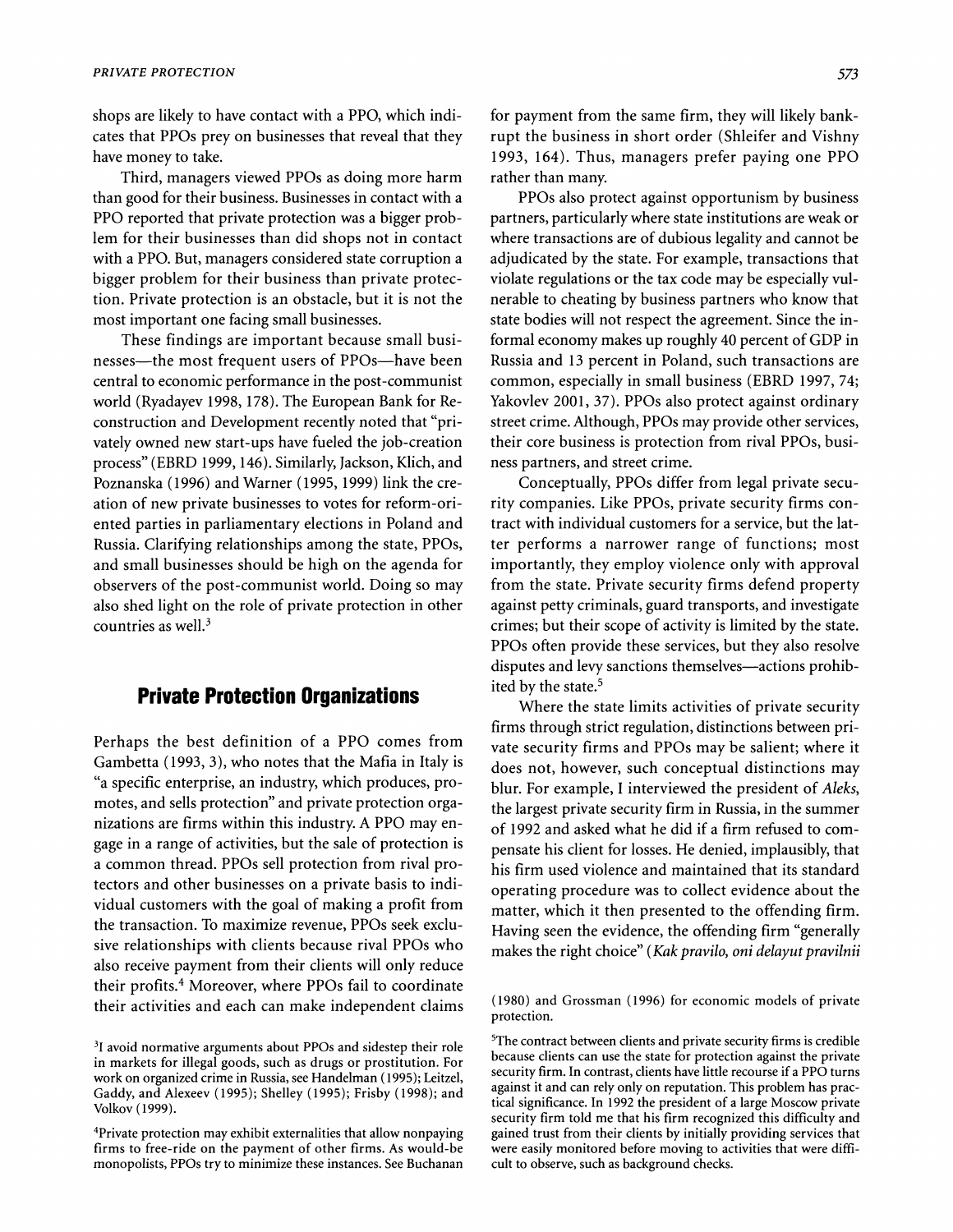**vybor). This statement captures the implied threat of violence for those who cross firms that rely on private protection.6 Thus, if a legal private security firm threatens violence without sanction from the state, it is a PPO; if it does not, it is a private security firm.** 

**In essence, PPOs are criminal groups because they rely on the threat of violence not sanctioned by the state. Because PPOs have a comparative advantage in violence, they are useful to dealers in illicit goods. PPOs may even exaggerate their ties to the criminal world to persuade customers that they can handle problems from this element. Not all organized criminal groups, however, provide protection.** 

**PPOs also differ from the state.7 Conceptually, the state is an "organization that claims a monopoly on the use of force within a given territory" (Weber 1964, 154). In this Weberian ideal-type, the state offers security to all citizens who are compelled to pay; and in exchange, citizens receive the right to make claims on state agents for security. Ideally, the state offers this contract to all its citizens. In contrast, PPOs sell their services only to those who pay. Those who do not pay do not receive the right to ask for protection against rival PPOs or business partners. Where PPOs collude with state agents, it is better to think of them as an extension of state power, such as a corrupted police force, than as a private group with its own interests and resources.** 

Few states—particularly those in this study—ap**proach this Weberian ideal. Where state agents are weakly accountable to their superiors, and where their superiors are weakly accountable to the public, states may hardly resemble this ideal. Yet, it is analytically useful to distinguish states from PPOs (Gambetta 1993, 2-7).** 

**PPOs are also distinct from the businesses they protect (Reuter 1983). Their comparative advantage lies in threatening violence, not in running a business. Moreover, they sell protection rather than a traditional economic good (Gambetta 1993, 19).** 

**Finally, PPOs differ from ordinary thieves. Whereas thievery implies a fleeting relationship, the ties between a PPO and its subjects extend over time. Moreover, calling PPOs thieves prejudges their behavior by excluding the distinct possibility that they provide services to their subjects.** 

**Given weak regulatory oversight by the state and the difficulty of selling the commodity of protection, PPOs often seek to create cartels that allow them to inflate demand and suppress competition. Gambetta (1993) argues that the Mafia in Italy is in essence a cartel of firms selling protection. Following Gambetta (1993), I treat private protection organizations as individual firms that sell the commodity of protection.** 

## **The Roots of Private Protection**

**Observers tend to cite several causes for the rise of private protection. Some argue that weak state institutions generate demand for private protection (Hay and Shleifer 1998, 399; Volkov 1999, 742; Milhaupt and West 2000, 71).8 Thus, Varese notes: "If the demand for protection that accompanies the spread of market transactions is not met by the state, a demand for alternative sources of protection is then expected to arise" (2001, 55). Handelman (1995, 15) quotes an underboss in a Moscow PPO known as 'the Armenian': "Someone's going to have to protect their business anyway. They choose me." Thus, weak state institutions should be associated with high levels of private protection.** 

**Scholars have also argued that costly regulation stokes demand for private protection (Johnson, Kaufmann, and Shleifer 1997, 163-169; Frye and Zhuravskaya 2000, 490; Johnson et al.2000). High levels of regulation and taxation may increase incentives for firms to operate in the informal economy in order to avoid these costs.9 Having entered the informal economy by violating regulations or tax codes, firms have strong incentives to use PPOs. According to Article 168 of the Russian Civil Code, transactions completed in the informal economy-in violation of regulations or tax codes-cannot be heard in state courts.10 Moreover, businesses conducting such transactions are reluctant to turn to state bodies because doing so will only reveal their illegal activities and invite punishment by the state. Costly regulations should therefore be associated with frequent contact with PPOs.** 

**<sup>6</sup>Indeed, several months after this interview, a senior high-ranking official of the Ekaterinburg Branch of Alexs was arrested for extortion, perhaps because a client did not make the right choice.** 

**<sup>7</sup>Tilly (1985, 1990) likens states to protection rackets by noting that each compels subjects to pay for protection and has an interest in inflating threats to obtain revenue. Volkov (1999, 741) collapses public and private protectors into a single category of "violent entrepreneuers."** 

**<sup>8</sup>Hedlund and Sundstrom (1996) offer a cultural account of protection in Russia, but this view seems at odds with the variation in PPO activity across cities, despite fairly similar cultures.** 

**<sup>9</sup>Johnson et al. (2000) find that bureaucratic corruption is a significant cause of firms hiding revenue. Other studies also link high regulation to informal activity in middle-income countries (Loayzo 1996; Johnson, Kaufmann, and Zoido-Lobaton 1997).** 

<sup>&</sup>lt;sup>10</sup>Such a provision is not unique to Russia. See Hay, Shleifer, and **Vishny (1996, 560).**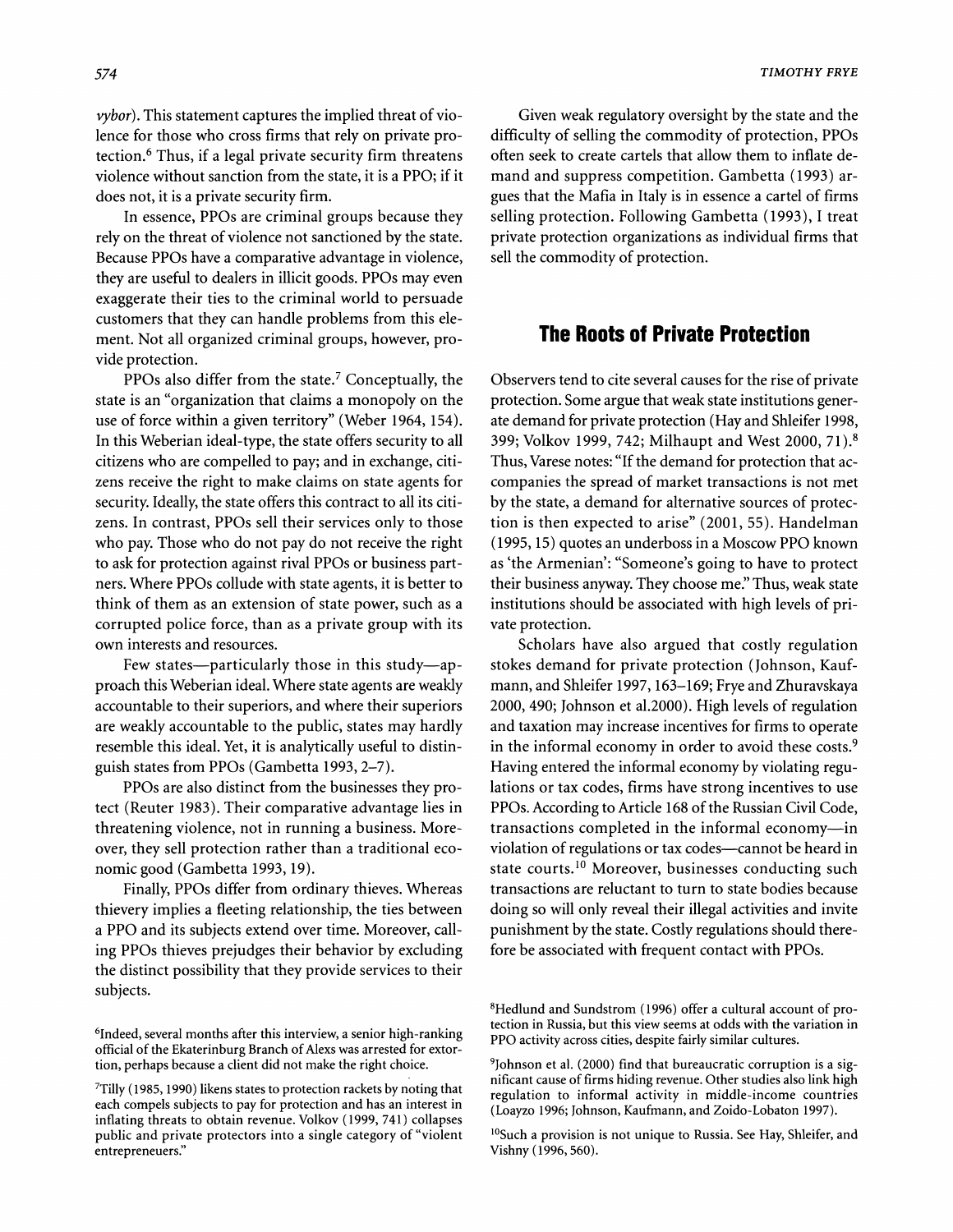**Other observers focus on the incentives facing PPOs as an important determinant of the scope of private protection. Rather than viewing PPOs as responding to demand from economic agents, they argue that PPOs actively search out opportunities to ply their service (Gambetta 1993, 29; Volkov 1999, 742). On this view, PPOs survey the landscape, identify potentially profitable targets, then offer their services. Thus, businesses that reveal their wealth should be especially likely to have contact with a PPO.** 

## **The Consequences of Private Protection**

**Observers also disagree about the consequences of private protection. Some note that PPOs provide a valued service where state institutions are weak or where businesses are engaged in activities that cannot be defended by the police or the courts (Leitzel, Gaddy, and Alexeev 1995, 26). These benefits may include protection from other PPOs or from opportunistic business partners. PPOs that have long time-horizons and maintain a monopoly on protection have an interest in protecting their clients from other threats. As monopolists, they will keep prices for protection high enough to maximize revenue, but not so high as to reduce demand for their services (Shleifer and Vishny 1993, 602; Olson 1993). Moreover, PPOs may enforce contracts, provide capital, and attract clients. If a PPO provides a service, businesses in contact with a PPO should view it as an asset.** 

**Others are more skeptical of the beneficial effects of PPOs. Businesses conducting transactions in the informal economy cannot use the state to protect their property, but they also cannot use the state to protect their rights from PPOs. Thus, PPOs can extort money by inflating or creating threats that can only be ended through payment (Gambetta 1993, 28; Millar 1996). Where PPOs have short time-horizons, they have incentives to extract as much revenue as possible (Gambetta 1993, 33). If PPOs are predatory, clients should view them as a problem rather than an asset.** 

**Tilly (1985, 170-171) summarizes the debate well.** 

**the word 'protection' sounds two contrasting tones . . .With one, protection calls up images of the shelter against danger provided by a powerful friend, a large insurance policy, or a sturdy roof. With the other, it evokes the racket in which a local strong man forces merchants to pay tribute in order to avoid damage-damage the strong man himself threatens to deliver.... Someone who produces** 

**both the danger, and at a price, the shield against it is a racketeer. Someone who provides a needed shield but has little control over the danger's appearance qualifies as a legitimate protector, especially if his price is no higher than the competitors.** 

**Accordingly, it is useful to view relations between PPOs and their clients on a continuum. On one end, PPOs provide a service for the business, such as protecting it from other PPOs, business partners, and criminals; on the other end, PPOs rely on the "offer that cannot be refused" and take tribute for not inflicting costs on their subject.** 

## **The Survey**

**To examine the sources and consequences of private protection, we conducted a survey of 240 small businesses in three cities in Russia-Ulyanovsk, Moscow, and Smolensk-and in Warsaw, Poland.1l Poland's vibrant small-business sector is the envy of the region; Russia's is not. Small private firms produce about 45 percent of gross domestic product in Poland, but only about 10 percent in Russia (EBRD 1999). We chose these cities for several reasons. First, the two capital cities represent the most economically developed parts of the countries. Moreover, Warsaw permits a regional benchmark against which to compare the results from Russia. We chose Ulyanovsk and Smolensk because they have adopted different economic strategies. In the spirit of its native son, Vladimir Ulyanov (a.k.a. Lenin), state officials in Ulyanovsk favor extensive regulations; their counterparts in Smolensk have adopted more liberal policies.** 

**MASMI, a decade-old Moscow-based polling agency, conducted the survey in Russia. Sociologists from the Institute of Sociology and Philosophy of the Polish Academy of Sciences conducted the survey in Warsaw. Pilot surveys included respondents known to the researchers to check the plausibility of responses. Many questions were used in a similar survey conducted in 1996. To check the translation, the survey was written in English, translated into the native language, and translated back into English.** 

**The survey consisted of forty questions on the legal and regulatory environment and was administered in face-to-face interviews in the native language. We contacted each respondent-generally the managing** 

<sup>&</sup>lt;sup>11</sup> Katya Zhuravskaya and Andrei Shleifer helped to design the **original survey used in 1996.**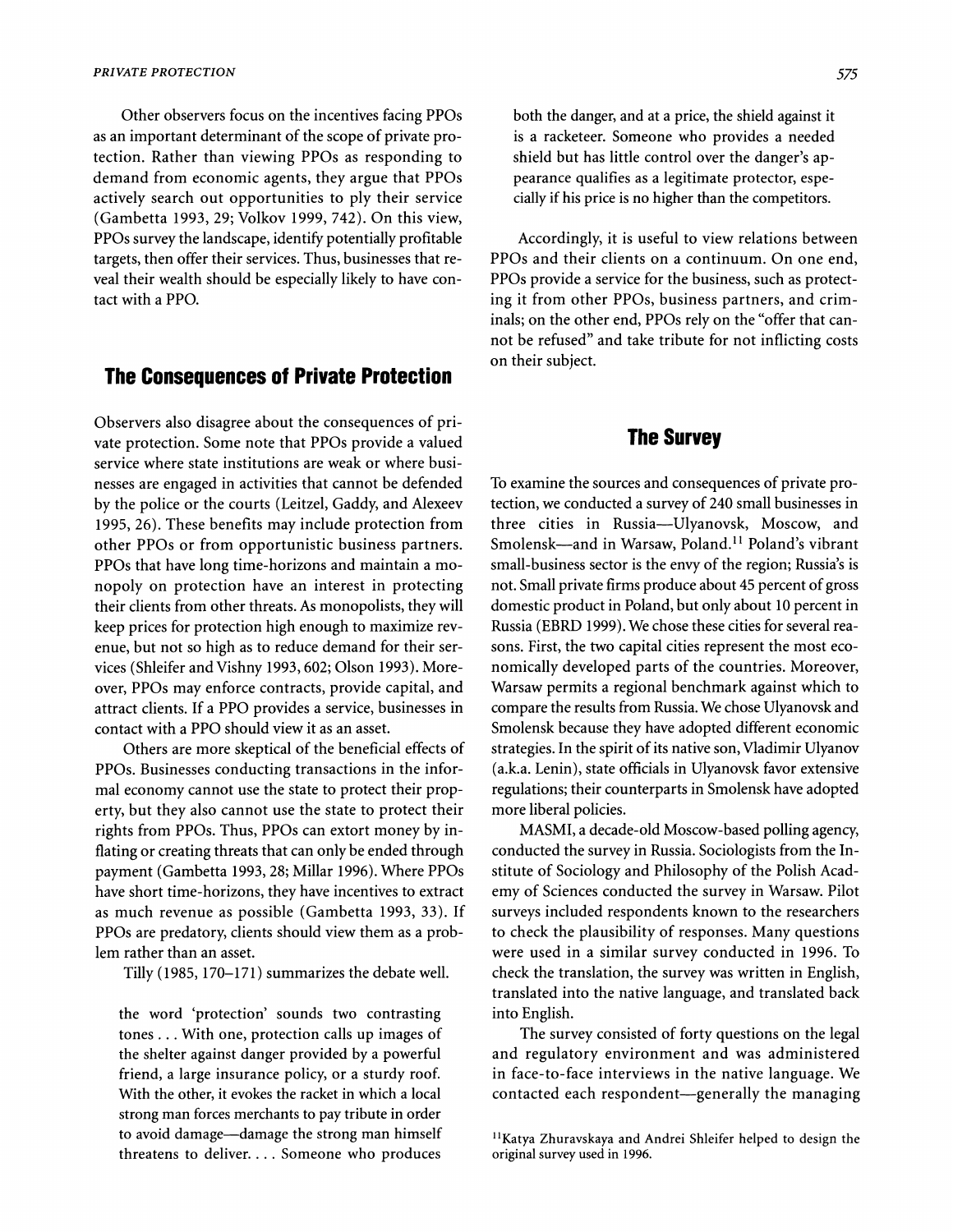**director of the shop-in person prior to conducting the interview. Response rates ranged from 55 to 75 percent per city. Each interview lasted between twenty-five and sixty minutes. Accurate information on the population of firms in each city is unavailable, but we tried to include firms from all parts of the city. Shops were chosen randomly from business directories, which may bias results by excluding shops not in the directory. This may not be a serious bias, however, because even shops operating in the informal economy are likely to be registered and to advertise. Registered companies in Russia often operate in the informal economy by underreporting their income and violating regulations (Yakovlev 2001, 37-39). Given the frequency of state inspections, unregistered businesses do not go unnoticed for long.** 

**We conducted the survey in Russia less than two months after the financial crisis of August 1998. This introduces a second potential bias. Most questions, however, require managers to report on activities over the last two years rather than on current affairs, and by focusing on behavioral measures, we minimize the problem of measuring attitudes that can be colored by recent events.** 

**Our sample included retail trading stores, such as groceries, auto-parts stores, and pharmacies, which had a physical storefront. Thus, we excluded kiosks and street traders. On average, shops had twelve employees and 90 percent were privately owned.** 

**We took precautions to minimize dissembling. We interviewed some managers who were known to our interviewers and compared their answers to the larger sample and found few systematic differences. In addition, most of the questions do not require the respondent to reveal sensitive financial information or to implicate themselves in illegal activities. We avoided questions about shops' tax liabilities and their rates of turnover since previous surveys found that these questions are counterproductive (Pop-Eleches 1998; Frye and Zhuravskaya 2000). A small number of questions touched on sensitive topics, like bribery and private protection. These questions are usually couched in the third person, but respondents probably answered based on personal experience.'2** 

**Of course, the size of the survey is small and our results apply only to small businesses in retail trade. PPOs may be less prominent in manufacturing (Ryadaev 1998, 178; Hendley, Murrell, and Ryterman 2000, 2001). Based on a survey of manufacturing firms in Russia in 1997, Hendley et al. (2001, 64) find that only 3 percent of firms** 

**had "hired a private security service or called on private groups to assist them in the collection of bad debts" and that managers had a dim view of the abilities of private enforcers to substitute for courts. Finally, we tried to minimize shopkeepers' incentives to dissemble; but the sensitivity of some questions makes caution appropriate in interpreting some results.** 

#### **Descriptive Statistics**

**Descriptive statistics reveal differences in the business climate across cities. Surprisingly, Smolensk resembled Warsaw rather than Moscow or Ulyanovsk. These differences across cities in Russia suggest that the outlook for bolstering the rule of law lies in policy choices rather than solely in the institutional legacies of the old regime.** 

**We asked several questions about the legal environment in each city. In general, managers did not see the performance of the courts as a severe problem. On a scale of 1-10, managers rated it 4.4.13 Thirty-one percent of shopkeepers had conflicts sufficiently serious to warrant using a court in the last two years and 15 percent actually went to court. Managers had less faith that they could use the courts in disputes involving state bodies and greater confidence in the courts when they had a dispute with another business. We asked: "If the local government grossly violated your property rights, could you use the courts to protect your property rights?" In Warsaw and Smolensk, 60 percent and 62 percent of managers responded yes; only 29 percent and 24 percent responded yes in Moscow and Ulyanovsk. We repeated this question, substituting a business partner for the local government. More than 80 percent of managers in Warsaw responded yes; 54 percent, 64 percent, and 47 percent respectively, did so in Smolensk, Ulyanovsk, and Moscow. Managers in Warsaw and Smolensk were far less likely to have had a dispute that was sufficiently serious to merit resolution by a state court and were more likely to have taken this dispute to court than their counterparts in other cities.** 

**To measure the perceived security of property rights, we asked managers whether they had conducted a major renovation of the shop's physical premises, known as a "kapitalnyi remont." A "kapremont" may involve replacing pipes, installing new windows, laying floors, or changing** 

<sup>&</sup>lt;sup>12</sup>The interviewers were all women, who may have been perceived **as less threatening than men.** 

**<sup>&#</sup>x27;3These fairly positive views of arbitration courts are consistent with survey and case study research in Russia (Pistor 1996; Hendley et al. 1997; Hendley, Murrell, Ryterman, 2000, 2001). Hendrix (2001) finds that foreign litigants have been fairly successful in Russian courts. Halverson (1996) finds increasing use of arbitration courts. Solomon (1997) also gives a positive assessment of judicial reform.**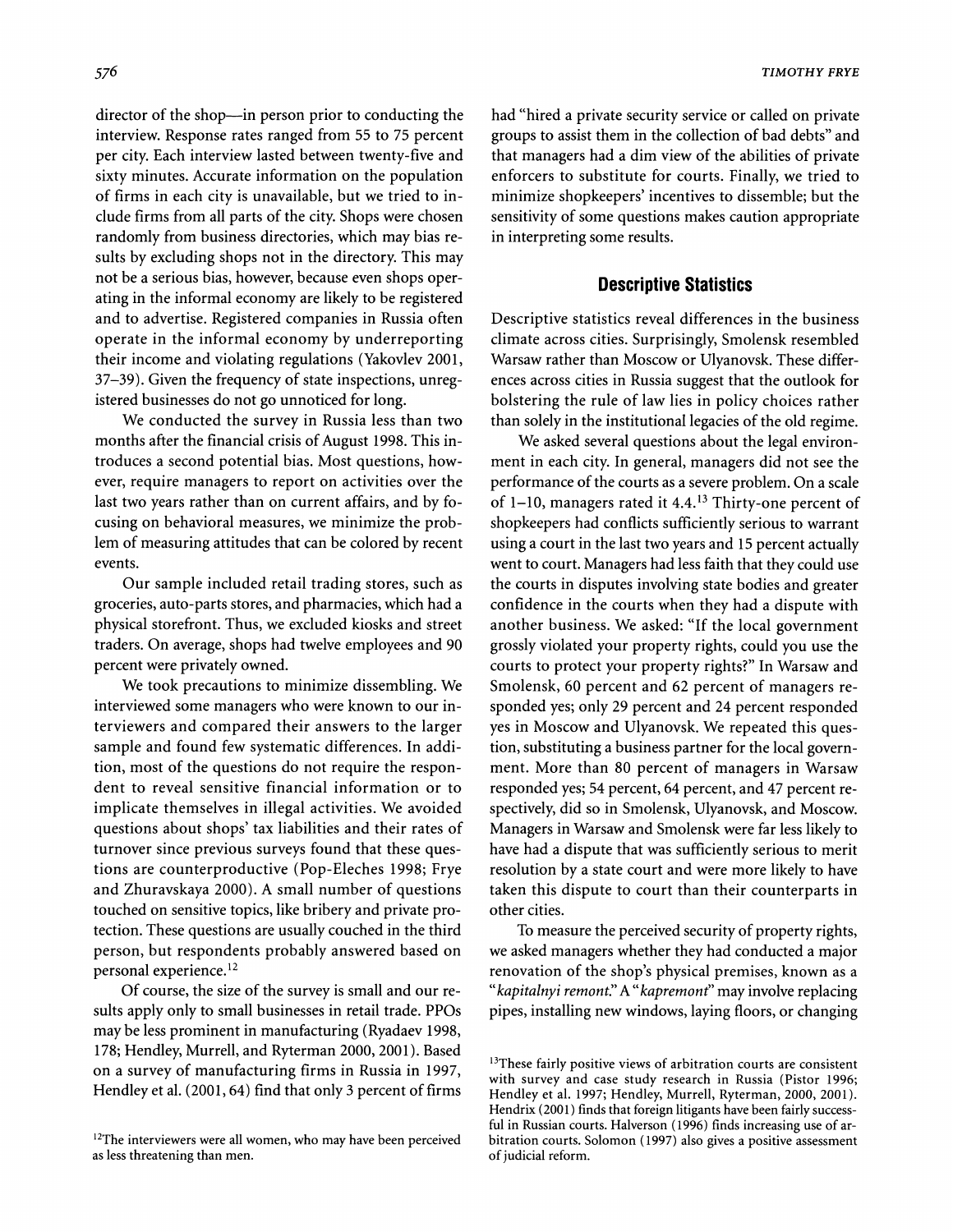|                               | Warsaw | <b>Ulyanovsk</b> | <b>Moscow</b> | <b>Smolensk</b> | <b>Sample Means</b> |
|-------------------------------|--------|------------------|---------------|-----------------|---------------------|
| Inspections per Year          | 3.3    | 21.9             | 18.7          | 15.3            | 15.5                |
|                               | (3.9)  | (23.5)           | (13.8)        | (12.5)          | (17.1)              |
| # of Inspection Agencies      | 1.6    | 4.7              | 4.9           | 4.4             | 4.0                 |
|                               | (1.35) | (2.07)           | (1.75)        | (1.6)           | (2.1)               |
| Capital Renovation (%)        | 90     | 53               | 58            | 84              | 69                  |
|                               | .30)   | .50)             | (.49)         | (.37)           | (0.46)              |
| Private Security Agency (%)   | 35     | 53               | 21            | 58              | 41                  |
|                               | (.48)  | (50)             | (.41)         | .50)            | (.49)               |
| Recent Contact with a PPO (%) | 06     | 24               | 23            | 20              | 19                  |
|                               | (.24)  | (.43)            | (.42)         | (.40)           | .39)                |
| Contact with a PPO ever (%)   | 16     | 65               | 42            | 22              | 39                  |
|                               | .37)   | (0.48)           | (50)          | 42).            | $\left( .48\right)$ |

**TABLE I Regulatory Policy, Renovation, and Private Protection** 

**Mean responses with standard errors in parentheses** 

**heating systems. It often requires considerable capital and temporary closing. Most businesses had conducted a capital renovation, but firms in Warsaw and Smolensk were especially likely to have done so.** 

**This measure has several strengths. First, given the poor state of the capital stock in both countries, almost all shops faced the decision to renovate. Second, renovating a shop is costly and requires some belief that property rights are secure. Third, the term "kapremont" was commonly used prior to 1989 and is widely understood. Fourth, and most important, researchers can verify this measure because it is difficult to conceal information about the physical condition of their shop. One drawback of this measure is that it is dichotomous.** 

**We also asked about the regulatory environment. Regulation, whether measured by the number of inspections or the number of agencies conducting inspections, was more extensive in Russia than in Poland. Shops in Warsaw were inspected only three times per year by two agencies; shops in Ulyanovsk, Moscow, and Smolensk were inspected twenty-two, nineteen, and fifteen times per year by five, five, and four agencies, respectively.** 

**We asked whether shop managers were currently using a private security agency. Shops in Ulyanovsk (53 percent) and Smolensk (58 percent) were more likely to have hired private security agencies than their counterparts in Moscow (21 percent) and Warsaw (35 percent). We also asked two sensitive questions about each firm's relations with PPOs. After extensive piloting, we settled on the following questions: "Has your firm ever had contact with the racket?" and "Has your firm had con-** **tact with the racket in the last six months?"14 These were the last questions on the survey, and the interviewers recorded a yes or no answer without any follow-up questions. The wording of this question does not force the respondents to implicate themselves in an illegal activity and it obscures the reason for contact with a PPO. Respondents answering in the affirmative need not admit to being in league with a PPO. It also distinguishes legal private security firms from PPOs. The openness with which the topic is discussed in the Russian media also aided our efforts. One manager told me in 1996: "the racket is so widespread in Moscow that you wouldn't believe me if I told you that I didn't have contact with it."15 Although we expect some dissembling, we tried to design this question to produce reliable responses.16** 

**Managers in Moscow and Ulyanovsk were far more likely to report both ever having had contact with a PPO and having had contact with a PPO in the last six months. In addition, we asked shopkeepers to rate the severity of the racket as a problem on a scale of 1-10 (1 being a small problem and 10 being a big problem). Managers in Warsaw and Smolensk rated it 3.1 and 2.1; their counterparts in Ulyanovsk and Moscow, 4.1 and 5.3.** 

**We also asked managers to rate on a scale of 1-10 (1 being a minor problem and 10 being a major problem) other problems as obstacles to their business.** 

**<sup>14</sup>We asked: "Stalkivalas' li vasha firma s reketom v poslednii shesti mesyatsev?" Since more than half of respondents said that PPOs provided protection, I assume that contact entails some offer of protection.** 

**<sup>15</sup>Several respondents told interviewers that they did not know how the racket protected their business. If they had a problem with another firm asking for protection, they called a phone number and described the situation. Several weeks later they received a phone call saying that the problem had been resolved. During the pilot survey, one shopkeeper told me: "I do not know and do not want to know anything more about it."** 

**<sup>16</sup>Mean responses to this question varied little across the few respondents who were known to the interviewers and those that were unknown to the interviewers.**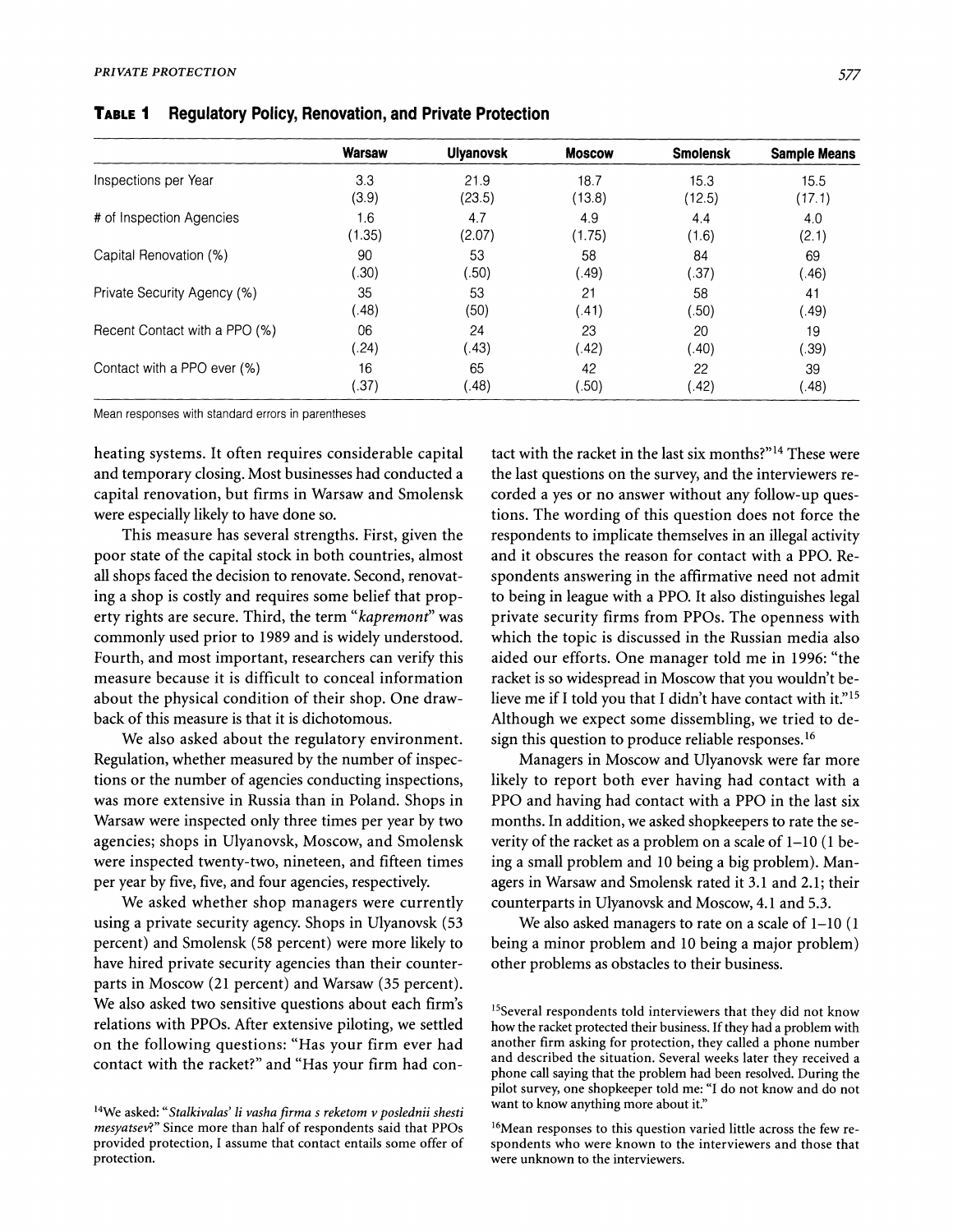#### **TABLE 2 Obstacles for Your Business**

**How significant are the following problems for your business on a scale of 1-10? (1 is a minor problem, 10 a major problem)** 

|                    | <b>Warsaw</b> | <b>Ulyanovsk</b> | <b>Moscow</b> | <b>Smolensk</b> | <b>Sample Means</b> |
|--------------------|---------------|------------------|---------------|-----------------|---------------------|
|                    | $N = 50$      | $N = 71$         | $N = 64$      | $N = 50$        | $N = 235$           |
| Taxes              | 5.3           | 9.5              | 9.7           | 9.1             | 8.2                 |
|                    | (2.8)         | (1.5)            | (.9)          | (2.0)           | (2.5)               |
| Inflation          | 4.0           | 8.5              | 9.1           | 3.6             | 8.0                 |
|                    | (2.7)         | (2.3)            | (2.0)         | (3.5)           | (3.1)               |
| Lack of Credit     | 7.4           | 8.0              | 7.9           | 8.1             | 7.9                 |
|                    | (2.7)         | (2.7)            | (2.9)         | (3.0)           | (2.8)               |
| Competition        | 7.2           | 6.7              | 79            | 7.4             | 7.3                 |
|                    | (2.5)         | (2.7)            | (2.5)         | (3.3)           | (2.8)               |
| Regulation         | 5.5           | 8.2              | 7.2           | 6.4             | 7.0                 |
|                    | (2.5)         | (2.5)            | (2.8)         | (3.2)           | (2.9)               |
| Unreliable Police  | 4.1           | 5.4              | 6.4           | 2.9             | 4.9                 |
|                    | (2.9)         | (3.2)            | (3.2)         | (2.7)           | (3.3)               |
| Crime              | 5.1           | 5.1              | 6.0           | 2.4             | 4.8                 |
|                    | (2.9)         | (3.2)            | (3.3)         | (2.2)           | (3.2)               |
| Unreliable Supply  | 2.0           | 5.2              | 5.7           | 4.5             | 4.5                 |
|                    | (2.0)         | (3.3)            | (3.9)         | (3.8)           | (3.6)               |
| <b>Weak Courts</b> | 3.9           | 5.5              | 5.5           | 2.4             | 4.4                 |
|                    | (2.9)         | (3.2)            | (3.4)         | (2.0)           | (3.3)               |
| Corruption         | 3.2           | 6.8              | 4.1           | 2.5             | 4.4                 |
|                    | (2.9)         | (3.0)            | (3.1)         | (2.4)           | (3.3)               |
| Racket             | 3.1           | 4.1              | 5.3           | 2.1             | 3.8                 |
|                    | (3.0)         | (2.9)            | (3.9)         | (2.4)           | (3.2)               |

**Means responses with standard errors in parentheses** 

**Table 2 indicates that high taxes and inflation were the most serious problems. Managers viewed the racket as a fairly minor problem, as indicated by its 3.8 rating. Similar surveys find that PPOs are a less important problem than taxes, inflation, and bureaucratic corruption (Frye and Zhuravskaya 2000, 493; Hellman et al. 2000, 20; Johnson et al. 2000).** 

# **The Services of Private Protection Organizations**

**We examined the services that managers believed that private protection organizations provided. We asked: "What functions do you believe that the racket serves for businesspeople in your line of work in your city?" Managers responded in the third-person thus allowing them to speak more freely.** 

**Nearly 60 percent of shopkeepers stated that PPOs provided protection from rival PPOs, a third that it enforced contracts, 29 percent that it provided capital, and 22 percent that it attracted clients. In all, 53 percent of respondents said that PPOs provided a service other than**  **protection. Yet, PPOs in Russia and Poland seem to be less diversified than PPOs elsewhere.17 In Italy, Japan, and the U.S., services other than protection are staples for PPOs (Gambetta 1993, 159; Milhaupt and West 2000, 53-61; Reuter 1983). Gambetta (1993, 54) quotes a contractor in Palermo: "We can't get rid of these guys. They keep knocking on the door every other week offering favors and territorial monopolies. They are just like obnoxious salesmen."18** 

**PPOs offered more diverse services in Ulyanovsk, the city with the most extensive regulations and least capable state agencies. More than half of the managers in Ulyanovsk stated that PPOs attracted clients for customers (51 percent) and were a source of capital for busi-**

**<sup>17</sup>Firms in contact with the racket viewed it as somewhat more likely to provide protection, enforce contracts, and attract clients; but not more likely to deal with state officials or provide capital. See Varese (2001, 110-120) for similar findings on the functions of PPOs.** 

**<sup>18</sup>We found no significant differences in the perceived severity of competition as a problem between firms in contact with a PPO and those that were not. Both "protected" and "unprotected" shops viewed supply as equally severe problems. If PPOs were enforcing cartels, protected managers would view competition and supply as less significant problems than would unprotected managers.**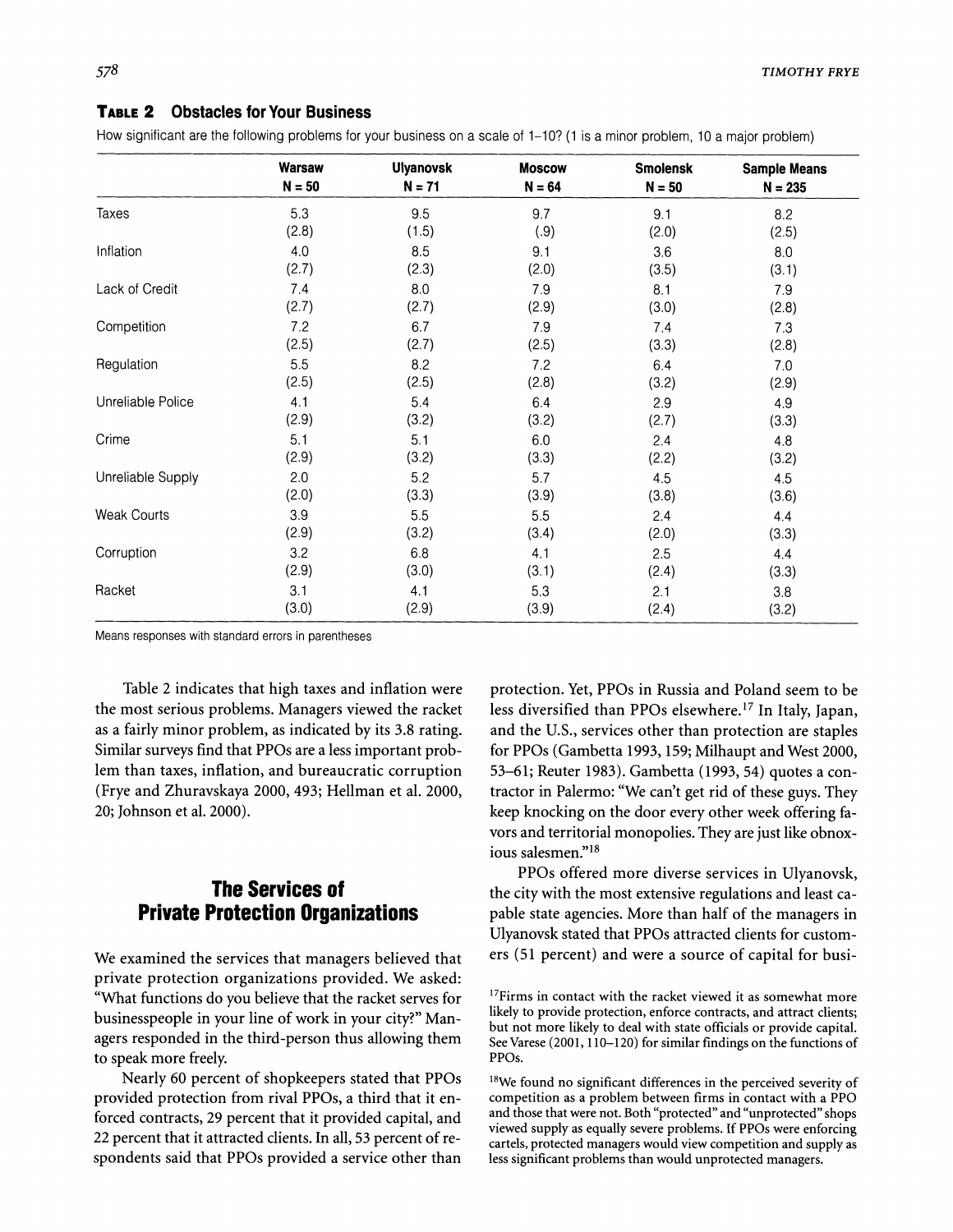#### **TABLE 3 Perceived Functions of Private Protection**

**"What functions do you believe that the racket serves for businesspeople in your city in your line of work?"** 

|              | <b>Protection</b> | Deal w/state          | <b>Enforce Contracts</b> | <b>Attract Clients</b> | <b>Source of Capital</b> | <b>No Function</b> |
|--------------|-------------------|-----------------------|--------------------------|------------------------|--------------------------|--------------------|
| Warsaw       | .33               | .11                   | .33                      | .04                    | .07                      | .48                |
|              | (45)              | .32)                  | .47)                     | (.21)                  | .25)                     | .40)               |
| Ulvanovsk    | .83               | .35                   | .60                      | .51                    | .63                      | .11                |
|              | .38)              | (.48)                 | .49)                     | (.51)                  | (0.48)                   | .20)               |
| Moscow       | .76               | .18                   | .31                      | .26                    | .25                      | .20                |
|              | .36)              | (.39)                 | (47)                     | (.44)                  | (47)                     | .33)               |
| Smolensk     | .32               | .10                   | .10                      | .04                    | .28                      | .44                |
|              | (47)              | (.10)                 | .30)                     | .20)                   | (0.45)                   | (0.48)             |
| Sample Means | .58               | .16                   | .33                      | .22                    | .29                      | .32                |
|              | .50)              | $\langle .36 \rangle$ | (47)                     | (41)                   | (45)                     | (.40)              |
| $N =$        | 209               | 200                   | 207                      | 206                    | 190                      | 209                |

**Mean of yes responses with standard errors in parentheses.** 

**No function includes "don't know" and "did not answer" responses.** 

**Managers answered yes or no to each of these questions.** 

**nesses (63 percent), figures far above the mean value for the sample and perhaps reflective of the low level of marketization in Ulyanovsk.** 

## **Quantitative Analysis**

**To assess the roots of private protection, I estimate the following model:** 

ContactWithPPO =  $\beta_0 + \beta_1$ Regulation +  $\beta_2$ Courts +  $\beta_3$ Police +  $\beta_4$ Renovation +  $\beta_5$ Private +  $\beta_6$ Open +  $\beta$ <sub>7</sub>Controls + e

**The dependent variables are whether businesses ever had contact with a PPO, ContactWithPPOEver and whether businesses had contact with a PPO in the last six months, RecentContactWithPPO. Businesses in contact with a PPO are scored 1, those not 0.** 

#### **Independent Variables**

**Costly regulations may increase demand for private protection by driving businesses into the informal economy where they cannot use state institutions to protect their property (Johnson, Kaufmann, and Shleifer 1997, 163; Frye 2000, 51-56).19 I use a proxy for the cost of regulation, Regulation, which measures the number of differ-** **ent agencies conducting inspections. These include inspectors from eleven state bodies responsible for enforcing tax, health, trade, registration, social security, and labor regulations. The organization of regulation may bear heavily on the costs of bribery and regulation (Shleifer and Vishny 1993, 604-606). If regulation is disorganized-businesses are subject to regulation by multiple agencies-each regulator has incentives to charge high bribes and fees. In this scenario, each agency does not take into account the behavior of other agencies when it sets its fees. By failing to coordinate, each agency sets its fees so that marginal revenue from selling the permit equals the marginal cost of producing it. Doing so, however, raises the costs of complying with these regulations, reduces demand for permits from other agencies, and forces businesses into the informal economy to avoid these payments. Where regulation is better organized, each regulator will charge lower fees, firms will stay in the formal economy, and demand for PPOs should be lower.** 

**The respondent's perception of the ability of state bodies to protect their property may also influence demand for a PPO. Managers who believe that the courts can protect their property may be less likely to turn to a PPO to resolve disputes. Courts measures the respondents' perception of the judicial system as an obstacle to their business, on a scale from 1 to 10. Similarly, if a business manager expects the police to provide protection, he will be unlikely to pay a PPO (Waller 1997). Police measures the reliability of the police as an impediment to business on a scale of 1-10. The direction of causation for these two variables is unclear. Managers may have a low opinion of courts and the police for reasons unrelated to private** 

**<sup>190</sup>n several occasions, respondents had to cancel interviews due to surprise inspections. These snap inspections seemed to spark anxiety from the respondents, thus revealing the seriousness of the visit.**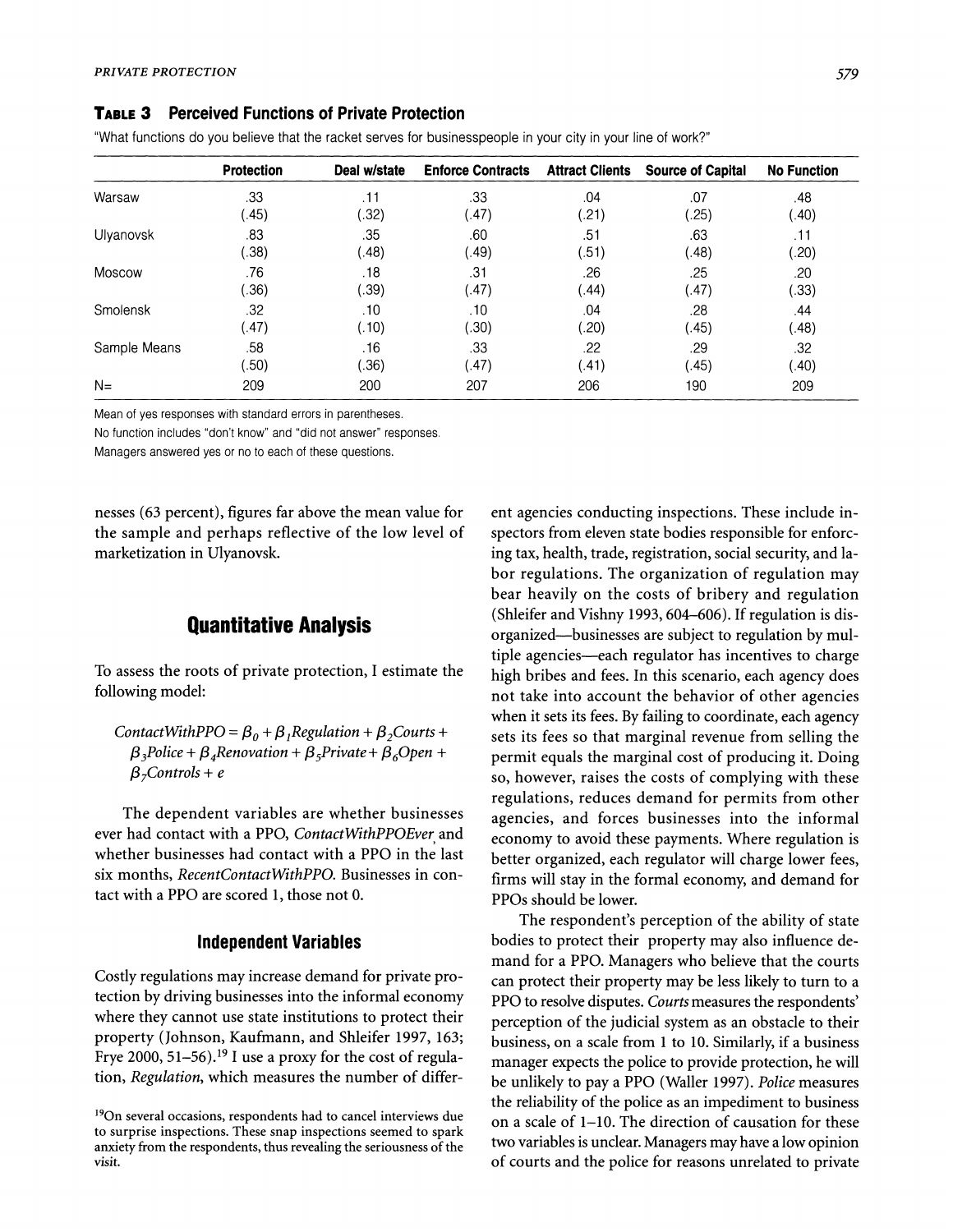**protection and therefore turn to a PPO; or, they may have little confidence in the courts and police precisely because they cannot protect against PPOs. I include these two variables primarily as controls.** 

**Another factor that may influence the probability of having contact with a PPO is the level of investment. I use a dummy variable, Renovation, as a proxy for investment. It measures whether the manager conducted a renovation of the physical premises of the shop. Two arguments suggest a positive association between Renovation and contact with a PPO. To avoid unpleasantries in the future, a business may contact a PPO prior to renovating. Alternatively, a business that renovates may reveal its wealth and inadvertently invite a PPO to its doorstep. On this view, PPOs survey the landscape of firms, then prey on those who reveal their prosperity. In either case, one would expect a positive relationship between the level of investment and the probability of contact with a PPO. Conversely, if a PPO simply extorts money from a business, the relationship would be negative.** 

**I control for the city in which each shop is located and for property type. Because private shops have no ownership ties to the state, PPOs may see them as more vulnerable. I also control for the size and type of shop, the age of the manager, and the lifespan of the shop.20 I use a probit model with robust standard errors and clustering on each city to control for heteroskedasticity. Models 1 and 2 report the probability of a business having had contact with a PPO in the last six months and ever, respectively.** 

**The results from Model 1 indicate that a business inspected by a large number of organizations is more likely to have had contact with a PPO. Thus, disorganized regulation promotes private protection. If a business is privately owned or has undergone renovations, it is also likely to have had recent contact with a PPO. Managers with little confidence in the police are also likely to have had recent contact with a PPO. The performance of the courts or the lifespan of the shops were not significantly associated with recent contact with a PPO.21** 

**Model 2 examines the factors associated with a shop ever having had contact with a racket. It shows that businesses that are inspected by many regulatory agencies are likely to have ever had contact with a PPO, as are private shops. Open and Courts are not significant in this model, but again shops that had undergone renovations were likely to have had contact with a racket at some time.** 

| <b>TABLE 4</b> Which businesses have contact with a |
|-----------------------------------------------------|
| PPO?                                                |

|                                           | Model 1<br><b>Recent Contact</b><br>with a PPO | Model 2<br><b>Ever Have Contact</b><br>with a PPO |
|-------------------------------------------|------------------------------------------------|---------------------------------------------------|
| Regulation                                | $.14***$                                       | $.07**$                                           |
| (# of agencies<br>conducting inspections) | (.02)                                          | (.02)                                             |
| Police as obstacle                        | $.10**$<br>(.04)                               | $-.01$<br>(.03)                                   |
| Courts as obstacle                        | .01<br>(.08)                                   | $.06***$<br>(.03)                                 |
| Renovation                                | $22***$<br>(.12)                               | .54***<br>(.10)                                   |
| Private                                   | $.78***$<br>(.32)                              | .58***<br>(.14)                                   |
| Open                                      | $-.02$<br>(.02)                                | $-01$<br>(.02)                                    |
| Type (Service $= 1$ )                     | $.49*$<br>(.25)                                | .03<br>(.15)                                      |
| Employees                                 | .01<br>(.01)                                   | $-01$<br>(.01)                                    |
| Age of Manager                            | $-.01$<br>(.02)                                | .02<br>(.02)                                      |
| Ulyanovsk                                 | .08<br>(.13)                                   | $1.43***$<br>(.17)                                |
| Smolensk                                  | $.33***$<br>(.12)                              | .12<br>(.10)                                      |
| Moscow                                    | $-02$<br>(.05)                                 | $.60***$<br>(.15)                                 |
| Constant                                  | $-2.79***$<br>(.81)                            | $-2.60***$<br>(.55)                               |
| Log Likelihood                            | $-85.9$                                        | $-112.73$                                         |
| Prob >Chi2                                | .0012                                          | .0000                                             |
| Observations                              | 206                                            | 207                                               |

**Probit, Robust SE, \* p<.1, \*\* p<.05, \*\*\*p<.01** 

#### **Substantive Importance of These Findings**

**Substituting mean values for continuous variables in Model 1 suggests that for a private shop located in Moscow the probability of contact with a PPO for businesses that conducted a capital renovation was .35 and .21 for shops that did not. A one standard deviation increase in the severity of the police as a problem raises the probability of a contract with a PPO from .35 to .43; a similar rise in the number of agencies conducting inspections increases the probability of contact with a PPO from .35 to .42.22 Finally, if the shop is state-owned** 

**22Anti-government bias does not influence the results. Respondents discriminated among types of governmental behavior. Corruption** 

**<sup>20</sup>Private includes private and privatized shops. The type of shop equals 1 for shops that provide services and 0 for shops that sell goods.** 

**<sup>21</sup>Again, it is difficult to parse out the direction of causation for the variables Police and Courts.**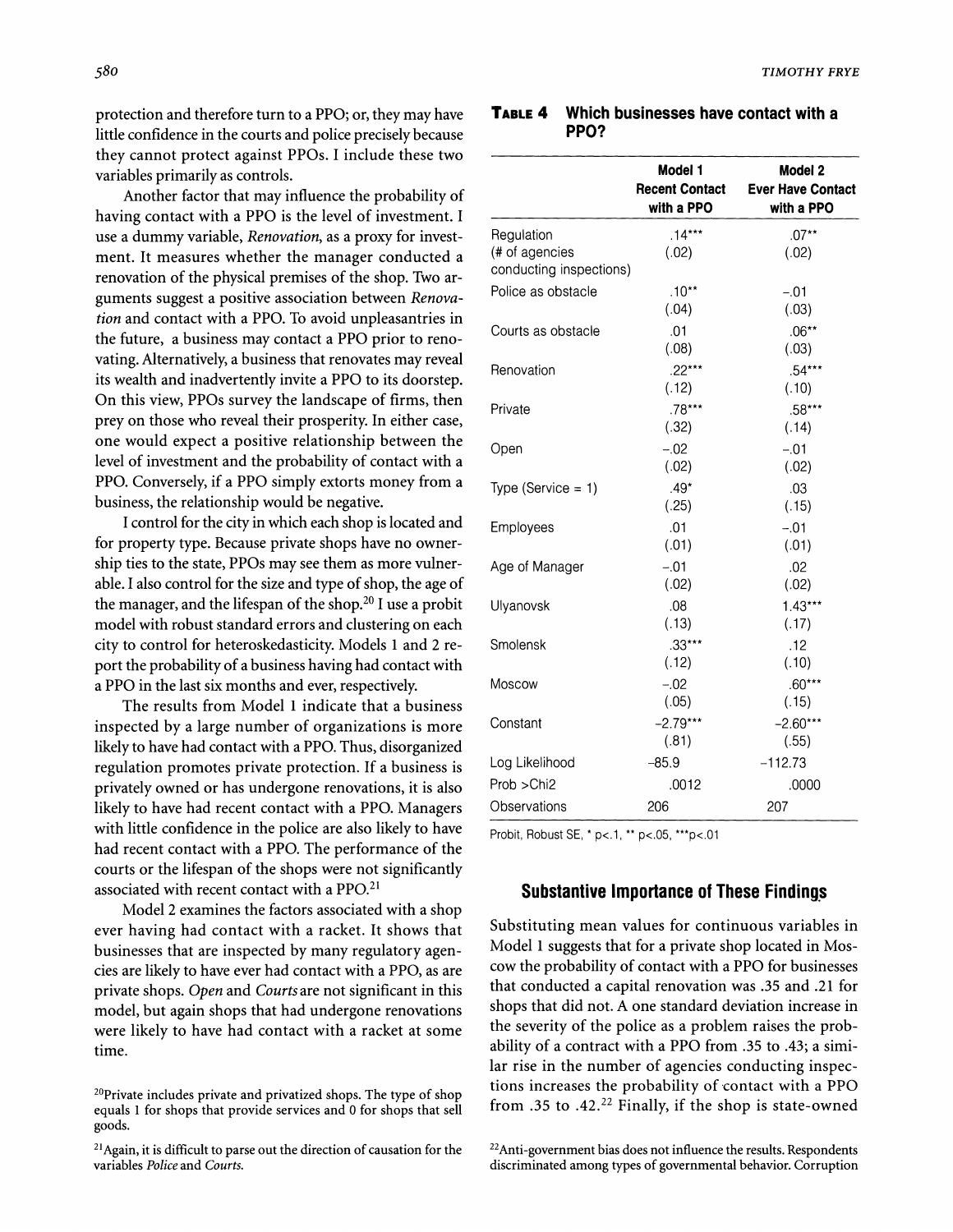**rather than private, the odds of contact with the racket fall from .35 to .19. These results are substantively, as well as statistically, significant.** 

## **PPOs: Friends or Foes of Small Business?**

**These findings identify the sources of private protection, but they do not indicate whether PPOs are friends or foes of business. Managers with the money to renovate their business may contact a PPO prior to investing. Or, managers who renovate may reveal to PPOs that they have funds to take. To assess these arguments, I analyze the significance of PPOs as an obstacle to business. If businesses in contact with a PPO view it as a minor problem, this would indicate that PPOs provide a service for businesses. However, if businesses in contact with a PPO view it as a significant problem, this would support a more predatory view of PPOs.23** 

**To assess these arguments, I use regression analysis. The dependent variable takes a value of 1-10 based on responses to the question: "How big of a problem for your firm is the racket on a scale of 1-10?" I include the independent variables from the preceding analysis and add a dummy variable for shops that had contact with the racket in the last six months. I use OLS regression with robust standard errors and dummy variables for each city.** 

**The results in Table 5 suggest that businesses in contact with a PPO in the last six months perceive the racket to be a significant problem.24 Managers who had little confidence in the courts also viewed the racket as a major impediment to their business, but again it is difficult to divine the direction of causation. Other variables of interest provide little analytical leverage. Most important, because shops in contact with the racket view it is a significant problem, this analysis is consistent with a predatory view of PPOs.25** 

**and weak courts seemed to be minor problems relative to taxes and inflation. In addition, when other impediments linked to state behavior, e.g., rent and inflation, are added to Model 1, they are not significant. Finally, we asked shops to rate whether the government generally played a negative, neutral, or positive role toward private business. Adding a variable created from these responses did not significantly influence any of the quantitative results.** 

**23Since private protection often imposes a negative externality, it may be a problem even for firms not in contact with a PPO.** 

**24This finding also holds individually for each of the three cities in Russia.** 

**25Such an admission is not illegal, but the actual figures of contact with a PPO are likely higher than reported. The predatory view of PPOs may be understated. Firm managers who had contact with a PPO, but denied it, and denied it was a problem for their firm, likely see PPOs as predatory.** 

#### **TABLE 5 Are PPOs a Friend or Foe of Small Business?**

|                                       | Model 3       |
|---------------------------------------|---------------|
| Contact with a PPO in last six months | $3.30***$     |
|                                       | (.55)         |
| Organization                          | .01           |
|                                       | (.09)         |
| Renovation                            | .37           |
|                                       | (.43)         |
| Private                               | .59           |
|                                       | (.75)         |
| Police (as obstacle)                  | .08           |
|                                       | (.07)         |
| Courts (as obstacle)                  | $.20**$       |
|                                       | (.09)         |
| Type (Service $= 1$ )                 | $-.59$        |
|                                       | (.45)         |
| Age of the Manager                    | .01           |
|                                       | (.02)         |
| Employees                             | .01           |
|                                       | (.01)         |
| Open                                  | .01           |
|                                       | (.06)         |
| Ulyanovsk                             | .22           |
|                                       | (.82)         |
| Smolensk                              | $-1.02$       |
|                                       | (.74)         |
| Moscow                                | 1.28          |
|                                       | (.83)         |
| Constant                              | .66<br>(1.32) |
|                                       |               |
| Prob>F                                | .0000         |
| R <sub>2</sub>                        | .39           |
| Observations                          | 203           |

**Dependent Variable: Racket as a Problem (1-10).** 

OLS with robust standard errors, \* p<.1, \*\* p<.05, \*\*\*p<.01

## **Discussion**

**The preceding analysis raises several questions that merit investigation. Why are the PPOs in this study so predatory? One answer lies in the short time-horizons of PPOs (Smith and Varese 2000). As time-horizons shrink, protection tends to resemble extortion (Olson 1993, 572; Gambetta 1993, 33). The high rate of violence among PPOs in Russia suggests that their time-horizons are short (Volkov 1999, 750-751). Indeed, increasing competition from local police forces may impinge on the activities of PPOs (Volkov 1999, 748-751; Frye 2001,**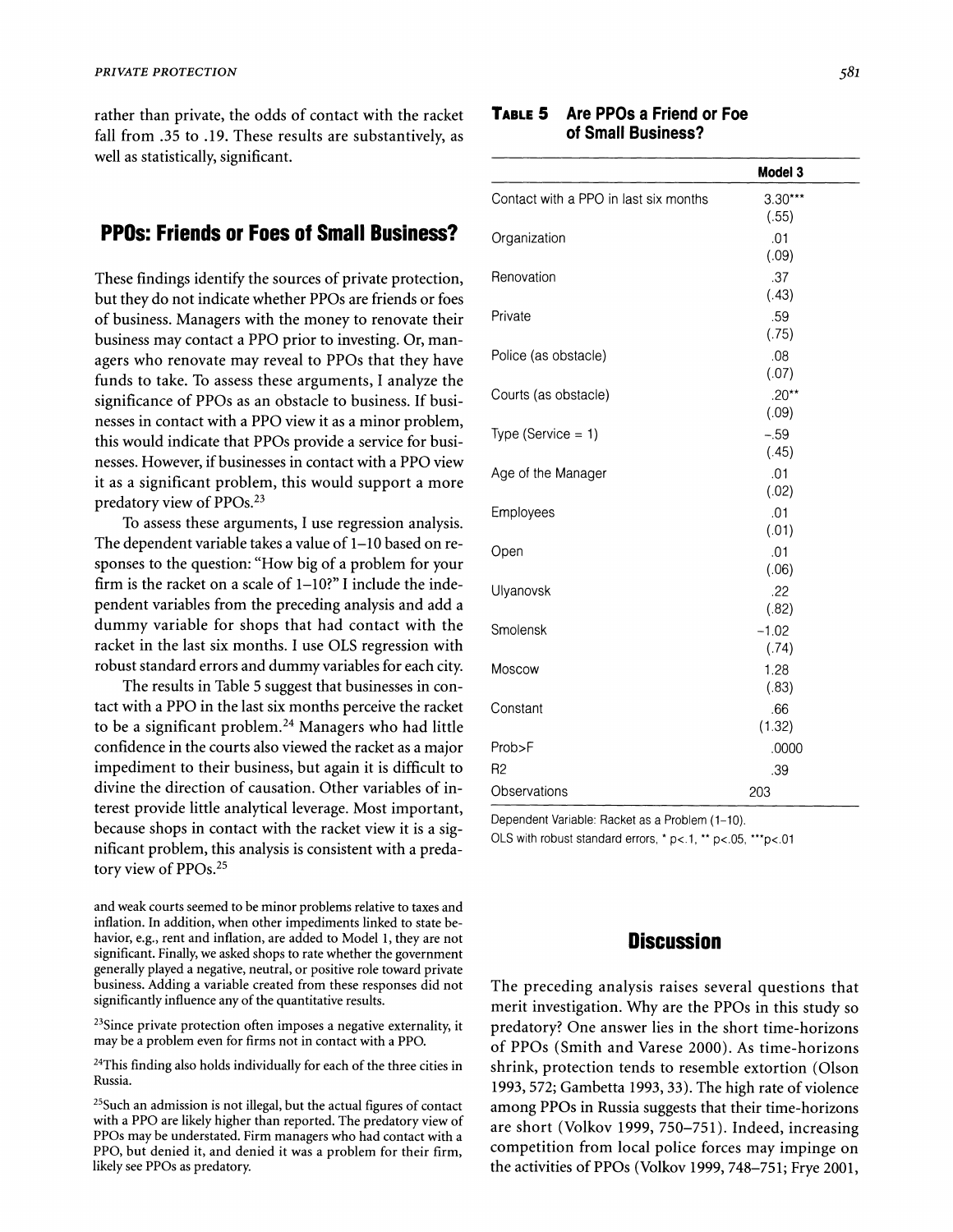**244-246). Many local police forces in Russia now offer a menu of protection services.** 

**Why are PPOs not universal within a territory? Several scholars have argued that private protection tends toward universality because PPOs compel all shops within their jurisdiction to pay for protection (Schelling 1984; Gambetta 1993, 68-70). There is evidence that PPOs are local rather than citywide monopolies. Shops in the Southern District in Moscow, the New Town District in Ulyanovsk, and the Praga District in Warsaw were more likely to have contact with a PPO than were shops in other regions of their cities. These districts are outside the center of the city and are not commercial hubs. Because the number of shops in each district is small (ten to fifteen shops), this evidence should be treated with caution.** 

**Since the economies under study are in transition one may ask: "How stable is the relationship between PPOs and business?" Results from a survey conducted in the same cities in 1996 may illustrate the dynamics of this relationship. In 1996, 43 percent of managers in Russia reported having had recent contact with a PPO (Frye and Zhuravskaya 2000, 488). Only a quarter of shops did so in 1998. While fewer shops were in contact with a PPO in 1998, those who did viewed it as a more significant problem. In 1996 shops in contact with a PPO rated it a 4.6 as a problem on a scale of 1-10, while in 1998 this figure reached 6.2, which may indicate that PPOs are becoming more exploitative because they rely on fewer clients. Despite the change in the scope of PPO activity, the relationship remains predatory. As in 1998, businesses in contact with a PPO in 1996 viewed it as a far more significant problem on a scale of 1-10 than did other businesses (4.6 versus 2.0).** 

**Do private security firms substitute for PPOs? To assess this argument, I added a dummy variable for shops that employed a private security firm in the analyses reported in Tables 4 and 5. This variable had no significant effect on the probability of contact with a PPO or the severity with which managers viewed the racket as a problem. Thus, private security firms and PPOs seem to be complements rather than substitutes.** 

**Finally, why do managers believe that PPOs are a problem for their businesses? Indirect evidence suggests that the problem is related to the provision of protection from other PPOs and to contract enforcement rather than to other activities. Managers who said that PPOs provided protection from other PPOs viewed the racket as a greater problem than managers who said that it did not provide protection (4.5 and 2.8 respectively, t = 3.8). Similarly, managers who stated that PPOs enforced contracts viewed the racket as a greater problem than those who did not (4.6 versus 3.3, t = 2.6). In contrast, managers who did and did not believe that the racket provided**  **capital, dealt with state officials, or attracted clients viewed the racket as an equally severe problem for their business. Thus, the source of dissatisfaction with PPOs seems to be related to the provision of protection and the enforcement of contracts rather than to other activities of the racket.** 

## **Conclusion**

**Historically, disarming private suppliers of protection has been necessary for the state to gain a monopoly on the use of force (Tilly 1985, 1990). Despite its prevalence, private protection is understudied due to the difficulty of researching the topic. Here, I tried to minimize these difficulties by surveying the consumers rather than the producers of private protection in small business in Russia and Poland. I present three findings. First, as in other countries, PPOs in Russia and Poland do more than protect businesses against rival PPOs. A majority of managers believed that PPOs provided other services, such as enforcing contracts or supplying capital. Nonetheless, PPOs in this study seem less diversified than in other countries.** 

**Second, regulations impose great costs on small businesses, lead them into the informal economy, and stoke demand for PPOs. Thus, a state that levies disorganized regulation has been complicit in the rise of PPOs. By using multiple bodies to levy regulations, the state has driven shops into the informal economy and encouraged contact with PPOs. The presence of multiple agencies competing for bribes gives bureaucrats incentives similar to those of a roving bandit (Olson 1993, 572; Shleifer and Vishny 1993, 604-606). In addition, shops that renovate their business are more likely to have contact with a PPO indicating that PPOs search for shops that have assets to take before offering their services.26 In sum, demand from businesses and the incentives facing PPOs determine the scope of PPO activity.** 

**Third, on balance, managers viewed private protection as a foe and not a friend. Managers in contact with a PPO rated the racket as a more significant problem for their businesses than those that were not. However, managers rated other impediments, such as government corruption, as greater problems than were PPOs.** 

**These results are confined to small business in a handful of cities, but they may have implications for relations between states and small businesses in developing economies more generally. Studies based on macro-**

**<sup>26</sup>The tag line from The Godfather fits these cases well. "It's not personal. It's business."**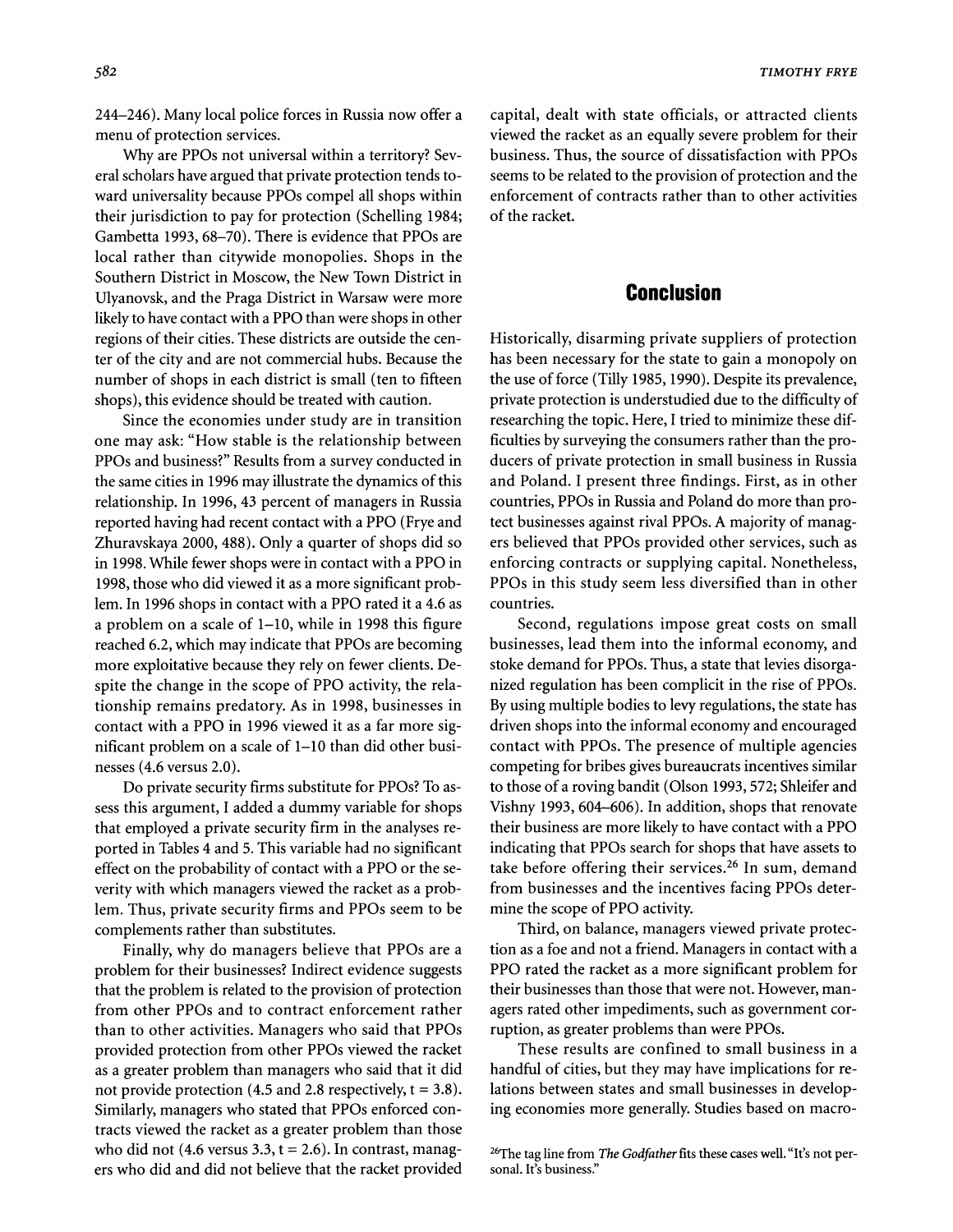**economic data from Latin America and the post-communist world have linked costly regulations with informal activity (Loayza 1996; Johnson, Kaufmann, and Zoido-Lobaton 1998). Some have speculated that this in turn may lead to increased reliance on private protection (Sachs 1994; Johnson, Kaufmann, and Shleifer 1997).27 This article confirms these speculations using shop-level data. More research, particularly at the micro-level, is needed. Indeed, one contribution of this essay is to demonstrate the value of using interviews with potential consumers of protection to study the role, sources, and consequences of private protection.** 

#### **References**

- **Buchanan, James. 1980. "A Defense of Organized Crime?" In The Economics of Crime, ed. R. Adreano and J. Siefgried. New York: John Wiley and Sons.**
- **EBRD Transition Report. Various years. London: European Bank for Reconstruction and Development.**
- **Frisby, Tanya. 1998. "The Rise of Organized Crime in Russia: Its Roots and Social Significance." Europe-Asia Studies 50: 1, 27-49.**
- **Frye, Timothy. 2000. Brokers and Bureaucrats: Building Market Institutions in Russia. Ann Arbor: University of Michigan Press.**
- **Frye, Timothy. 2001. "Keeping Shop: The Value of the Rule of Law in Warsaw and Moscow." In Assessing the Value of the Rule of Law in Transition Economies, ed. Peter Murrell. Ann Arbor: University of Michigan Press.**
- **Frye, Timothy and Andrei Shleifer. 1997. "The Invisible Hand and the Grabbing Hand." American Economic Review Papers and Proceedings 87:554-559.**
- **Frye, Timothy and Ekaterina Zhuravskaya. 2000. "Rackets, Regulation, and the Rule of Law." Journal of Law, Economics, and Organization 16:478-502.** 
	- **Gambetta, Diego. 1993. The Sicilian Mafia: The Business of Private Protection. Cambridge: Harvard University Press.**
	- **Grossman, Herschel. 1996. "Rival Kleptocrats: The Mafia Versus the State." In The Economics of Organised Crime, ed. G. Fiorentina and S. Peltzman. Cambridge: Cambridge University Press.**
	- **Halverson, Karen. 1996. "Resolving Economic Disputes in Russia's Market Economy." Michigan Journal of International Law 18: 1, 59-113.**
	- **Handelman, Stephen. 1995. Comrade Criminal: Russia's New Mafiya. New Haven: Yale University Press.**
- → Hay, Jonathan R. and Andrei Shleifer. 1998. "Private Enforce**ment of Public Law: A Theory of Legal Reform." American Economic Review Papers and Proceedings 88:398-403.** 
	- **Hay, Jonathan, Andrei Shleifer, and Robert Vishny. 1998. "Toward a Theory of Legal Reform." European Economic Review 40:559-567.**

**27Such a link is plausible as various forms of private protection are common in Latin America and the post-communist world.** 

- **Hedlund, Stefan and Niclas Sundstrom. 1996. "Does Palermo Represent the Future for Moscow?" Journal of Public Policy 16:1-43.**
- **Hellman, Joel, Geraint Jones, Daniel Kaufmann, and Mark Schankerman. 2000. "Measuring Governance and State Capture: The Role of Bureaucrats and Firms in Shaping the Business Environment." European Bank for Reconstruction and Development, Working Paper, 51. June, 1-50.**
- **Hendley, Kathryn, Barry W. Ickes, Peter Murrell, and Randi Ryterman. 1997. "Observations on the Use of Law by Russian Enterprises." Post-SovietAffairs 13:19-41.**
- **Hendley, Kathryn, Peter Murrell and Randi Ryterman. 2000. "Law, Relationships and Private Enforcement: Transactional Strategies of Russian Enterprises." Europe-Asia Studies 52:627-656.** 
	- **Hendley, Kathryn, Peter Murrell and Randi Ryterman. 2001. "Law Works in Russia: The Role of Legal Institutions in the Transactions of Russian Enterprises." In Assessing the Value of the Rule of Law in Transition Economies, ed. Peter Murrell. Ann Arbor: University of Michigan Press.**
	- **Jackson, John, J. Klich and K. Poznanska. 1996. "Democratic Institutions and Economic Reform: The Polish Case." Unpublished manuscript. University of Michigan and Cracow, Poland.**
- **Johnson, Simon, Daniel Kaufmann and Pablo Zoido-Lobaton. 1998. "Regulatory Discretion and the Unofficial Economy." American Economic Review 88:387-192.** 
	- **Johnson, Simon, Daniel Kaufmann, John McMillan and Christopher Woodruff. 2000. "Why Do Firms Hide? Bribes and Unofficial Activity After Communism." Journal of Public Economics 76:495-520.**
	- **Johnson, Simon, Daniel Kaufmann, and Andrei Shleifer. 1998. "The Unofficial Economy in Transition." Brookings Papers on Economic Activity 2:159-239.**
	- **Leitzel, Jim, Clifford Gaddy and Michael Alexeev. 1995. "Mafiosi and Matrioshki: Organized Crime and Russian Reform. Brookings Review 13:26-29.**
	- **Loayzo, Norman. 1996. "The Economics of the Informal Sector: A Simple Model and Some Empirical Evidence from Latin America." Carnegie-Rochester Conference Series in Public Policy 45:129-162.**
- **Milhaupt, Curtis J. and Mark D. West. 2000. "The Dark Side of Private Ordering: An Institutional and Empirical Analysis of Organized Crime." The University of Chicago Law Review 67:41-98.** 
	- **Millar, James. 1996. "What's Wrong with the Mafiya Anyway?" Economic Transition in Russia and the New States of Eurasia, ed. B. Kaminski. Armonk, N.Y.: M.E. Sharpe.**
- **→ Olson, Mancur. 1993. "Dictatorship, Democracy, and Development." American Political Science Review 87:567-587.** 
	- **Pistor, Katharina. 1996. "Supply and Demand for Contract Enforcement in Russia." Review of Central and East European Law 1: 55-87.**
	- **Pop-Eleches, Cristian. 1998. "Transition in Romania: Three Essays on Private Sector Development," Unpublished thesis, Harvard University.**
	- **Reuter, Peter. 1983. Disorganized Crime: The Economics of the Visible Hand. Cambridge: MIT Press.**
	- **Ryadaev, Vadim. 1998. Formirovanie Novykh Rossiiskikh Rynkov: Transsaktsionnie Izderzhki, Formi Kontrolya i Delovaia Etika. Moscow: Center for Political Technology.**